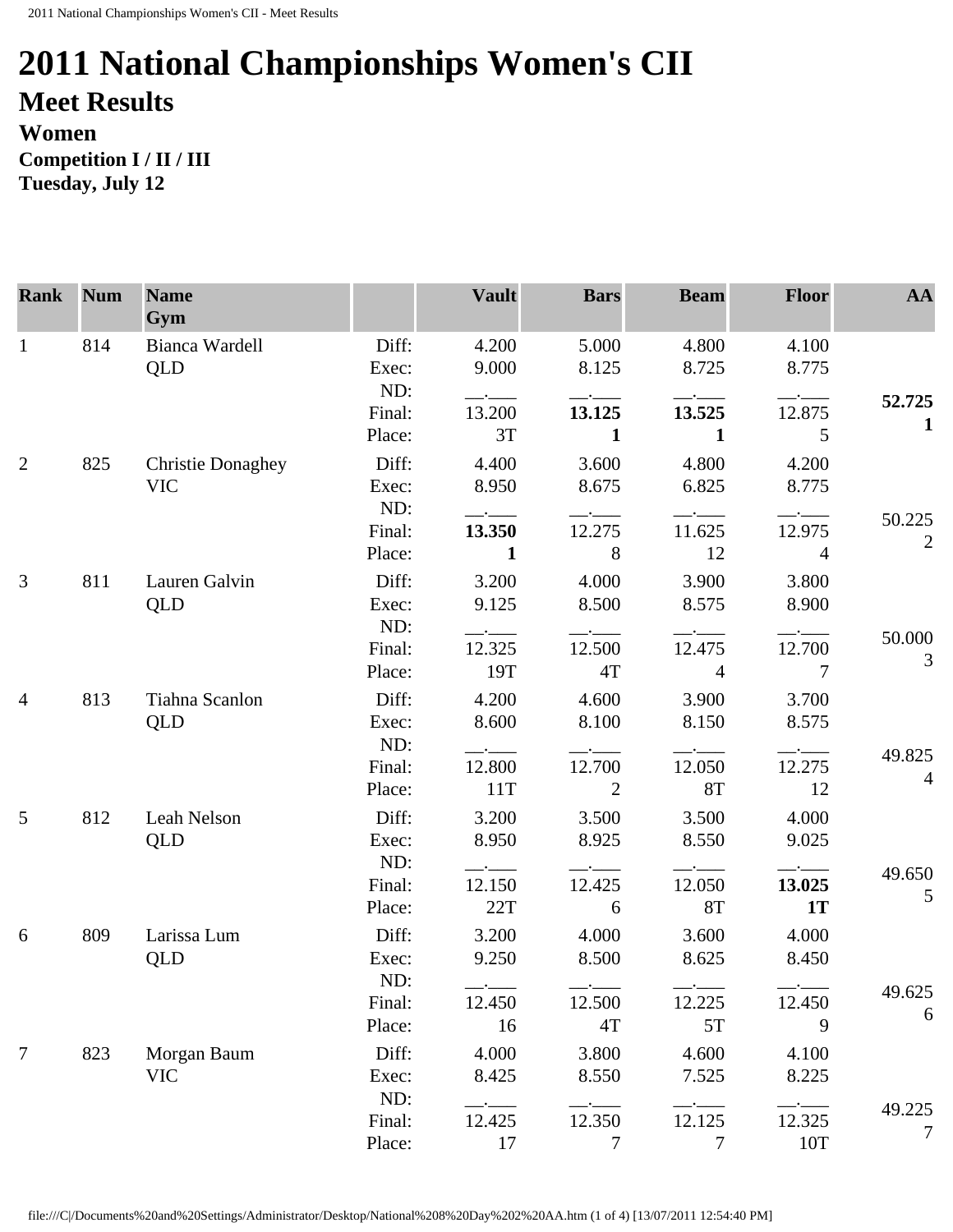2011 National Championships Women's CII - Meet Results

| 8  | 828 | <b>Emily Ramsay</b><br><b>VIC</b> | Diff:<br>Exec:<br>ND:   | 4.400<br>8.875                                                       | 3.800<br>7.625 | 3.700<br>7.800           | 4.400<br>8.425             |              |
|----|-----|-----------------------------------|-------------------------|----------------------------------------------------------------------|----------------|--------------------------|----------------------------|--------------|
|    |     |                                   | Final:<br>Place:        | 13.275<br>2                                                          | 11.425<br>13   | 11.500<br>14T            | 12.825<br>6                | 49.025<br>8  |
| 9  | 824 | Olivia Delbridge<br><b>VIC</b>    | Diff:<br>Exec:          | 4.200<br>8.975                                                       | 2.900<br>8.275 | 3.600<br>7.000           | 4.500<br>8.500             |              |
|    |     |                                   | ND:<br>Final:<br>Place: | $-$ - $-$ - $-$<br>13.175<br>5                                       | 11.175<br>15   | 10.600<br>21T            | 13.000<br>3                | 47.950<br>9  |
| 10 | 810 | Jessica Bax<br><b>QLD</b>         | Diff:<br>Exec:<br>ND:   | 4.200<br>8.750                                                       | 4.000<br>8.175 | 3.200<br>7.575           | 3.800<br>8.200             |              |
|    |     |                                   | Final:<br>Place:        | 12.950<br>9                                                          | 12.175<br>9    | 10.775<br>17             | 12.000<br>15               | 47.900<br>10 |
| 11 | 803 | Saskia Anderson<br><b>NSW</b>     | Diff:<br>Exec:<br>ND:   | 4.400<br>8.800                                                       | 4.800<br>7.200 | 3.300<br>7.350           | 4.700<br>7.425<br>$-0.100$ | 47.875       |
|    |     |                                   | Final:<br>Place:        | 13.200<br>3T                                                         | 12.000<br>11   | 10.650<br>19T            | 12.025<br>14               | 11           |
| 12 | 801 | <b>Katelyn Andrews</b><br>ACT     | Diff:<br>Exec:<br>ND:   | 3.800<br>7.800                                                       | 3.600<br>7.500 | 4.500<br>8.625           | 4.300<br>7.525             |              |
|    |     |                                   | Final:<br>Place:        | 11.600<br>29                                                         | 11.100<br>18   | 13.125<br>$\overline{2}$ | 11.825<br>17T              | 47.650<br>12 |
| 13 | 832 | Alana Doust<br><b>WA</b>          | Diff:<br>Exec:<br>ND:   | 4.200<br>8.675                                                       | 4.000<br>7.475 | 4.300<br>7.200           | 4.000<br>7.525             |              |
|    |     |                                   | Final:<br>Place:        | 12.875<br>10                                                         | 11.475<br>12   | 11.500<br>14T            | 11.525<br>20               | 47.375<br>13 |
| 14 | 830 | Alisha Bates<br><b>WA</b>         | Diff:<br>Exec:<br>ND:   | 4.200<br>7.950                                                       | 3.400<br>8.700 | 4.300<br>8.300           | 3.800<br>6.700             |              |
|    |     |                                   | Final:<br>Place:        | $ -$<br>12.150<br>22T                                                | 12.100<br>10   | 12.600<br>3              | 10.500<br>29               | 47.350<br>14 |
| 15 | 804 | Lauren Heneghan<br><b>NSW</b>     | Diff:<br>Exec:<br>ND:   | 3.200<br>8.450                                                       | 4.700<br>6.450 | 4.400<br>7.825           | 4.000<br>7.825             |              |
|    |     |                                   | Final:<br>Place:        | 11.650<br>27                                                         | 11.150<br>16   | 12.225<br>5T             | 11.825<br>17T              | 46.850<br>15 |
| 16 | 831 | Nicole De Vries<br><b>WA</b>      | Diff:<br>Exec:<br>ND:   | 4.200<br>8.600                                                       | 3.700<br>5.925 | 4.300<br>7.425           | 4.300<br>8.200             |              |
|    |     |                                   | Final:<br>Place:        | $\overline{\phantom{a}}$ . $\overline{\phantom{a}}$<br>12.800<br>11T | 9.625<br>24    | 11.725<br>10             | $ -$<br>12.500<br>8        | 46.650<br>16 |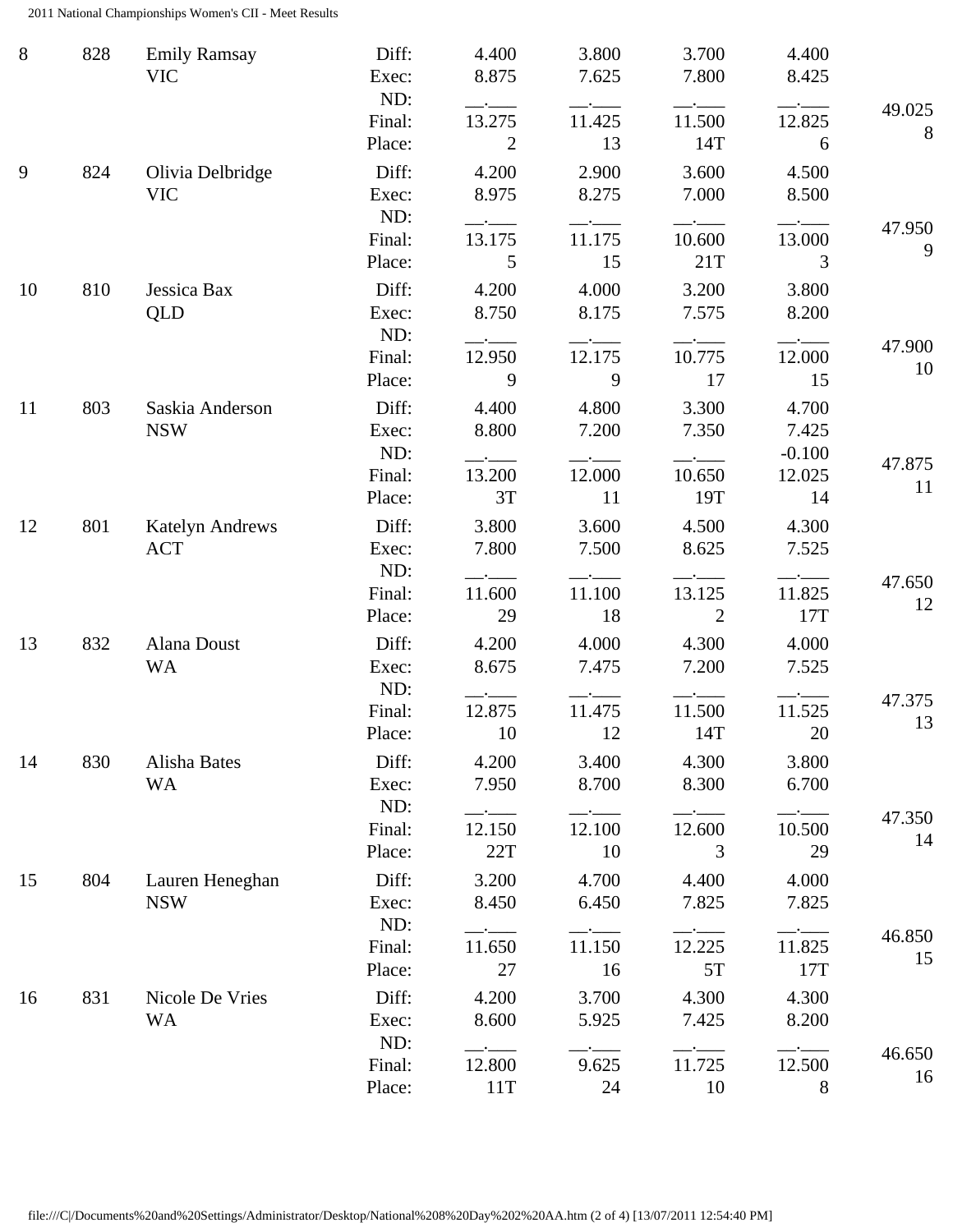2011 National Championships Women's CII - Meet Results

| 17 | 807 | <b>Tamara Scott</b><br><b>NSW</b>  | Diff:<br>Exec:<br>ND: | 4.000<br>8.725              | 3.000<br>8.125 | 3.800<br>6.900 | 4.100<br>7.750             |              |
|----|-----|------------------------------------|-----------------------|-----------------------------|----------------|----------------|----------------------------|--------------|
|    |     |                                    | Final:<br>Place:      | 12.725<br>13T               | 11.125<br>17   | 10.700<br>18   | 11.850<br>16               | 46.400<br>17 |
| 18 | 806 | <b>Katelyn Mills</b><br><b>NSW</b> | Diff:<br>Exec:<br>ND: | 4.200<br>7.625              | 4.700<br>7.900 | 4.000<br>7.600 | 3.100<br>6.975             |              |
|    |     |                                    | Final:<br>Place:      | $-$ - $-$ -<br>11.825<br>25 | 12.600<br>3    | 11.600<br>13   | 10.075<br>30               | 46.100<br>18 |
| 19 | 805 | Molly Kane<br><b>NSW</b>           | Diff:<br>Exec:<br>ND: | 3.200<br>8.500              | 2.900<br>8.375 | 3.500<br>7.050 | 4.100<br>8.325<br>$-0.100$ | 45.850       |
|    |     |                                    | Final:<br>Place:      | 11.700<br>26                | 11.275<br>14   | 10.550<br>23   | 12.325<br>10T              | 19           |
| 20 | 835 | Lauren O'Brien<br><b>WA</b>        | Diff:<br>Exec:<br>ND: | 4.000<br>8.725              | 3.600<br>6.725 | 3.400<br>7.250 | 4.200<br>7.525             |              |
|    |     |                                    | Final:<br>Place:      | 12.725<br>13T               | 10.325<br>21   | 10.650<br>19T  | 11.725<br>19               | 45.425<br>20 |
| 21 | 822 | Jocelyn Stephens<br><b>SA</b>      | Diff:<br>Exec:<br>ND: | 4.200<br>8.900              | 3.400<br>6.125 | 3.200<br>8.050 | 4.100<br>7.375             |              |
|    |     |                                    | Final:<br>Place:      | 13.100<br>6                 | 9.525<br>25    | 11.250<br>16   | 11.475<br>21               | 45.350<br>21 |
| 22 | 833 | Hannah Fairburn<br><b>WA</b>       | Diff:<br>Exec:<br>ND: | 4.400<br>8.600<br>$-$ - $-$ | 3.200<br>7.150 | 2.600<br>7.925 | 3.800<br>7.125             |              |
|    |     |                                    | Final:<br>Place:      | 13.000<br>8                 | 10.350<br>20   | 10.525<br>24   | 10.925<br>24               | 44.800<br>22 |
| 23 | 808 | Piper Weeding<br><b>NSW</b>        | Diff:<br>Exec:<br>ND: | 4.200<br>8.375<br>$ -$      | 4.500<br>4.300 | 3.500<br>8.200 | 4.500<br>6.150             |              |
|    |     |                                    | Final:<br>Place:      | 12.575<br>15                | 8.800<br>29    | 11.700<br>11   | 10.650<br>27T              | 43.725<br>23 |
| 24 | 817 | Amanda Agostinelli<br><b>SA</b>    | Diff:<br>Exec:<br>ND: | 4.000<br>8.400              | 1.700<br>7.725 | 3.200<br>7.125 | 4.100<br>7.100             |              |
|    |     |                                    | Final:<br>Place:      | 12.400<br>18                | 9.425<br>26    | 10.325<br>25   | 11.200<br>22               | 43.350<br>24 |
| 25 | 834 | Chloe Hillier<br><b>WA</b>         | Diff:<br>Exec:<br>ND: | 4.200<br>8.000              | 3.000<br>6.325 | 4.100<br>6.500 | 3.700<br>7.175             |              |
|    |     |                                    | Final:<br>Place:      | 12.200<br>21                | 9.325<br>27    | 10.600<br>21T  | 10.875<br>25               | 43.000<br>25 |